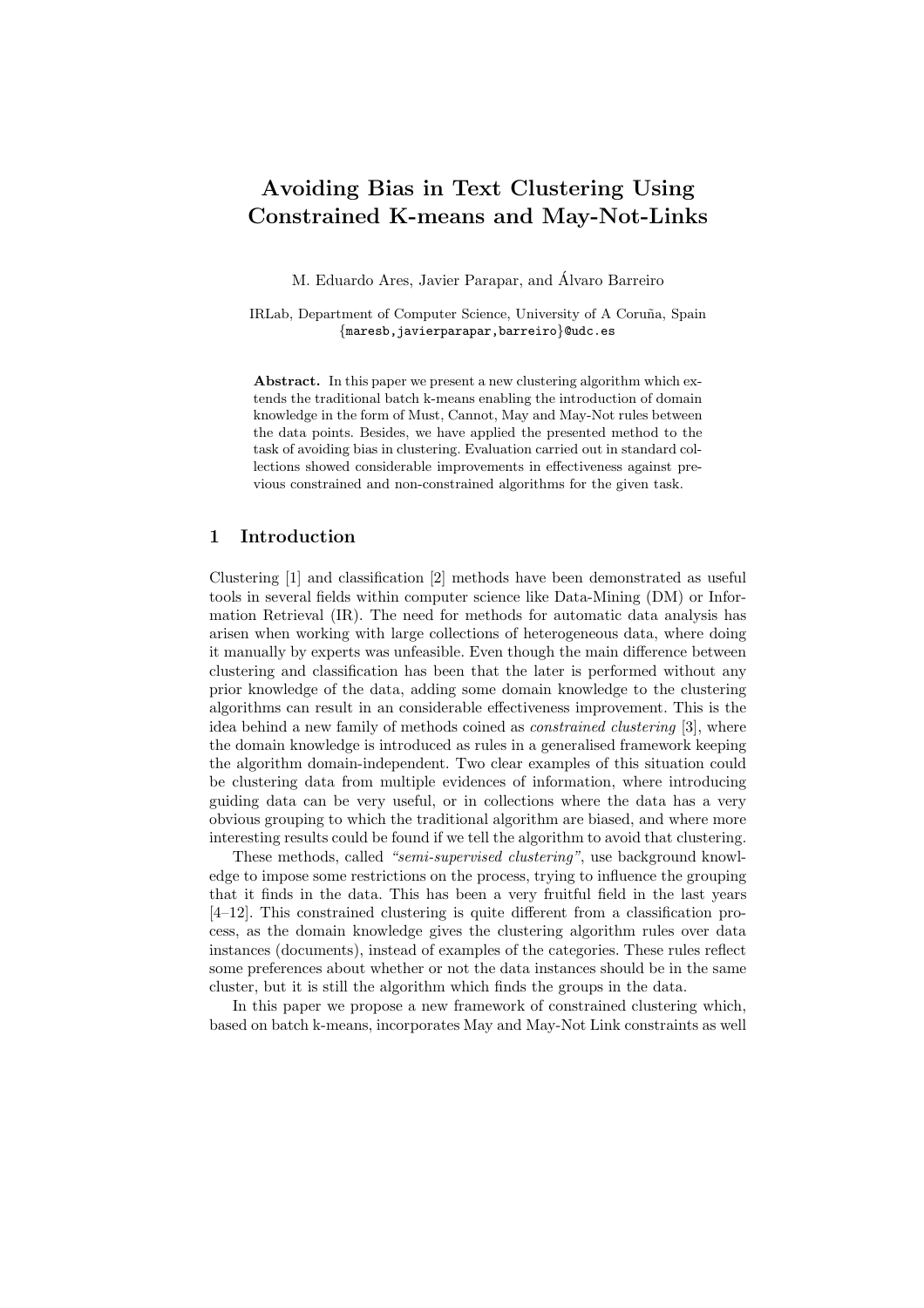as the Must and Cannot Link constraints proposed by Wagstaff et al. in [7], because in most real cases the domain knowledge is not categorical and only hints some traces or patterns. Thus, using absolute constraints could harm the algorithm effectiveness. Another contribution of this work is including unidirectional constraints, which could be interesting when working in certain domains.

After defining the new approach we tested it in an avoiding bias problem. In this real world clustering problem, the traditional algorithms tend to be biased to a dominant grouping, which is also well known, and the objective is to avoid that one, to discover new data interpretations. Our results in this experiment outperformed the Conditional Information Bottleneck-based method (CIB) [9], used as baseline. We also tested in other experiment the behaviour of the algorithm as the number of negative absolute and soft constraints is increased.

Next, in section 2 is presented the new framework. Section 3 describes the experiments and comments the results. Section 4 is devoted to the previous work about semi-supervised clustering, showing the differences with the proposed method. Finally, conclusions are reported in Sections 5.

## 2 K-means with Absolute and Soft Constraints

The k-means [13] algorithm is a very popular clustering method, due to its good trade-off between effectiveness and cost. It is a generic algorithm, which does not need any prior knowledge apart from the desired number of clusters. Moreover, its clear structure and flow makes extending and modifying it very easy.

In [7] Wagstaff et al. introduced in batch k-means two kinds of bidirectional instance level pairwise constraints, which were previously presented in [6]: Must-Links, connecting documents which must be in the same cluster and *Cannot*-Links, connecting documents which must not be in the same cluster. These constraints are absolute, i.e. a clustering has to fulfil all of them to be acceptable. While this absoluteness can be very convenient if we know categorically the relations between instances and we can not afford to have them misplaced, it could represent an excessive burden to the process. Indeed, as the authors admit in [7], it can lead to situations where, even though there is an acceptable solution, it can not be found as the outcome of the algorithm is extremely sensitive to the order in which the documents are inspected. For instance, it could be impossible to find a cluster for a document due to having a Cannot-Link constraint with a document in each cluster, a situation that might have not arisen if we had inspected the "conflictive" document earlier. Even when a solution can be found, the combination of absoluteness and sensitiveness to order can make the presence of constraints more detrimental than beneficial. For example, data instances connected with Must-Links will be dragged unconditionally to the cluster where the first of them is assigned, which could lead to worse clusterings.

In order to overcome these limitations we introduce in this paper two new kinds of soft (non-absolute) constraints, which will influence gradually the process instead of defining categorically where a document must or must not go: May-links, connecting documents a and b if a is likely to be in the same cluster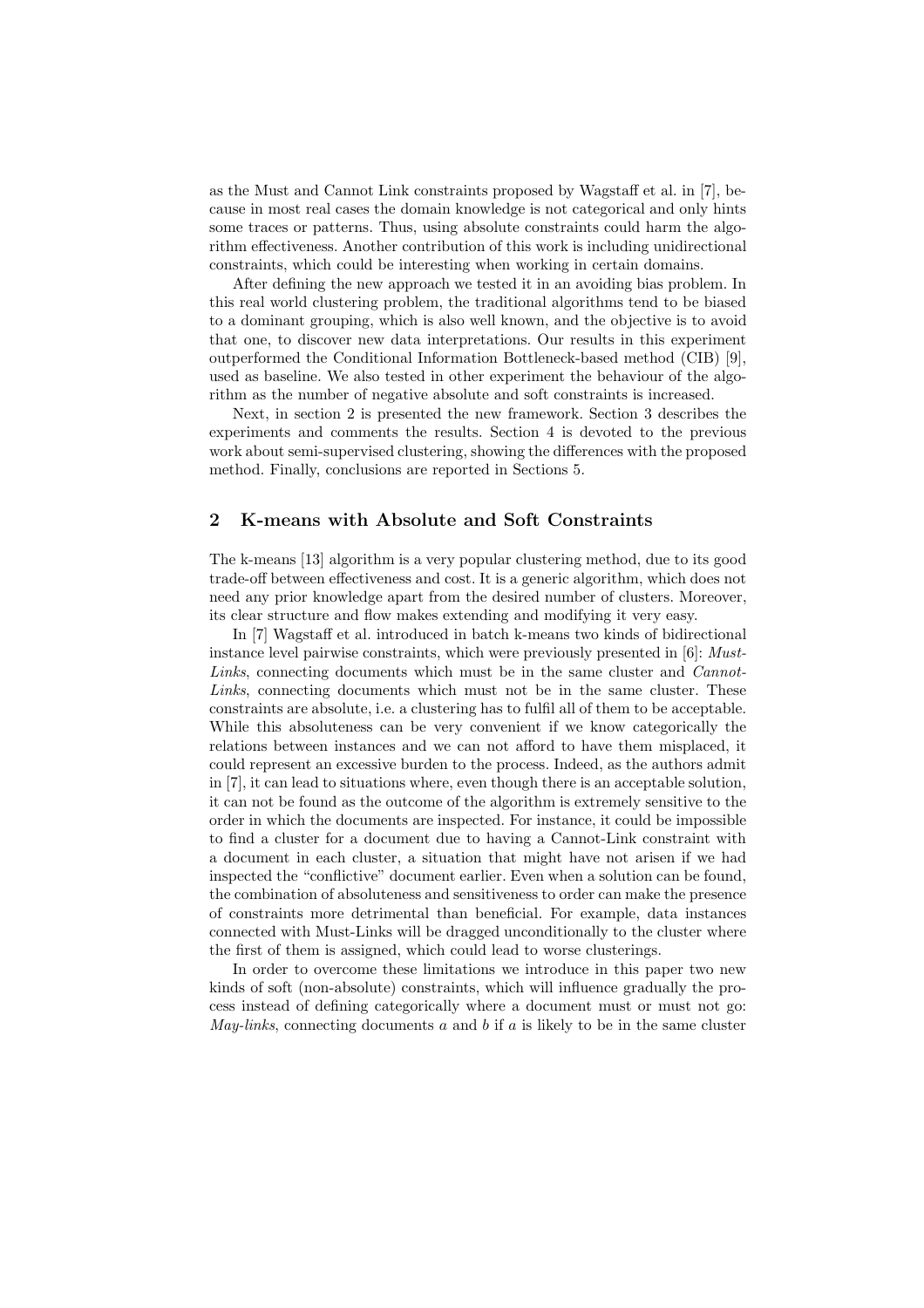as b, and May-Not-Links, connecting documents a and b if a is not likely to be in the same cluster as b. These constraints are unidirectional, i.e, we are dealing with ordered pairs. In most domains the constraints will be reciprocal that is,  $(a, b)$  and  $(b, a)$  would be present. However, there could be others where this capability to express non-reciprocal constraints could be interesting. For instance, consider we want to cluster companies web-pages by industrial sector. It is sensible to assume that the pages of a company's products should be in the same cluster as their company main-page but not the opposite. This knowledge can be represented by a set of May-Links  $(preduct_i, company_x)$ . Another difference with the absolute constraints is that the May-Link and May-Not-Link constraints do not necessarily define a transitive relation.

```
CLUSTER({x_1, \ldots, x_n}, k, musts, cannots, mays, mayNots, w)<br>
1 new \leftarrowSELECTRANDOMSEEDS({x_1, \ldots, x_n}, k)1 new \leftarrow SELECTRANDOMSEEDS({\bf x}_1, \ldots, {\bf x}_n, k)<br>2 while convergence criterion has not been me
        while convergence criterion has not been met
  3 do current \leftarrow new
  4 old \leftarrow new<br>5 CLEAR(new
  5 CLEAR(new)<br>6 for i \leftarrow 1 to
  6 for i \leftarrow 1 to n<br>7 do
              7 do
  8 assigned ← Assign(x_i, k, new, current, old, musts, cannots, mays, mayNots, w)<br>9 if not(assigned)
 9 if not(assigned)<br>10 then error "l
 10 then error "Impossible to cluster"<br>11 end
\begin{array}{cc} 11 & \text{end} \\ 12 & \text{end}\begin{bmatrix} 12 & \textbf{end} \\ 13 & \textbf{return} \end{bmatrix}return new
\text{Assson}(x, k, new, current, old, musts, cannots, max, many)1 \quad scores \leftarrow [0, 0, ..., 0]2 assigned \leftarrow false
  3 for j \leftarrow 1 to k<br>4 do
        4 do
  5 if \exists x_i \in new[j] such that (x, x_i) \in musts<br>6 then PUT(x, max, new, current, old):
   6 then PUT(x, max, new, current, old); return true
   7 if \exists x_i \in new[j] such that (x, x_i) \in cannots8 then continue<br>9 assained \leftarrow true9 \text{assigned} \leftarrow \text{true}<br>10 \text{scores}[j] \leftarrow \text{SIMILARITY}(x, \text{CENTROID}(old[j]))11 for h \leftarrow 1 to |current[j]|\begin{array}{cc}\n 12 & \mathbf{do} \\
 13 & \end{array}13 if \exists (x, current[j][h]) \in mays<br>
14 then scores[j] \leftarrow scores[j]14 then scores[j] \leftarrow scores[j] + w<br>
15 if \exists (x, current[j][h]) \in mayNots15 if \exists (x, current[j][h]) \in may \overline{N}ots<br>
16 then scores[j] ← scores[j] – w<br>
17 end
\begin{array}{cc} 17 & \text{end} \\ 18 & \text{end} \end{array}end.
19 if assigned<br>20 then ma20 then max = indexof(max(scores))<br>21 PUT(x, max, new, current old
21 Put(x, max, new, current, old); return true<br>
22 else return false
            else return false
PUT(x, i, new, current, old)1 current[clusterof(x, old)] \leftarrow current[clusterof(x, old)] \{x\}<br>2 current[i] \leftarrow current[i] \{x\}current[i] \leftarrow current[i] \cup \{x\}3 new[i] \leftarrow new[i] \cup \{x\}
```
Fig. 1. k-means clustering algorithm with Must, Cannot, May and May-Not Links

The New Constrained k-means Algorithm. The resulting algorithm after introducing the absolute and soft constraints in the schema of the batch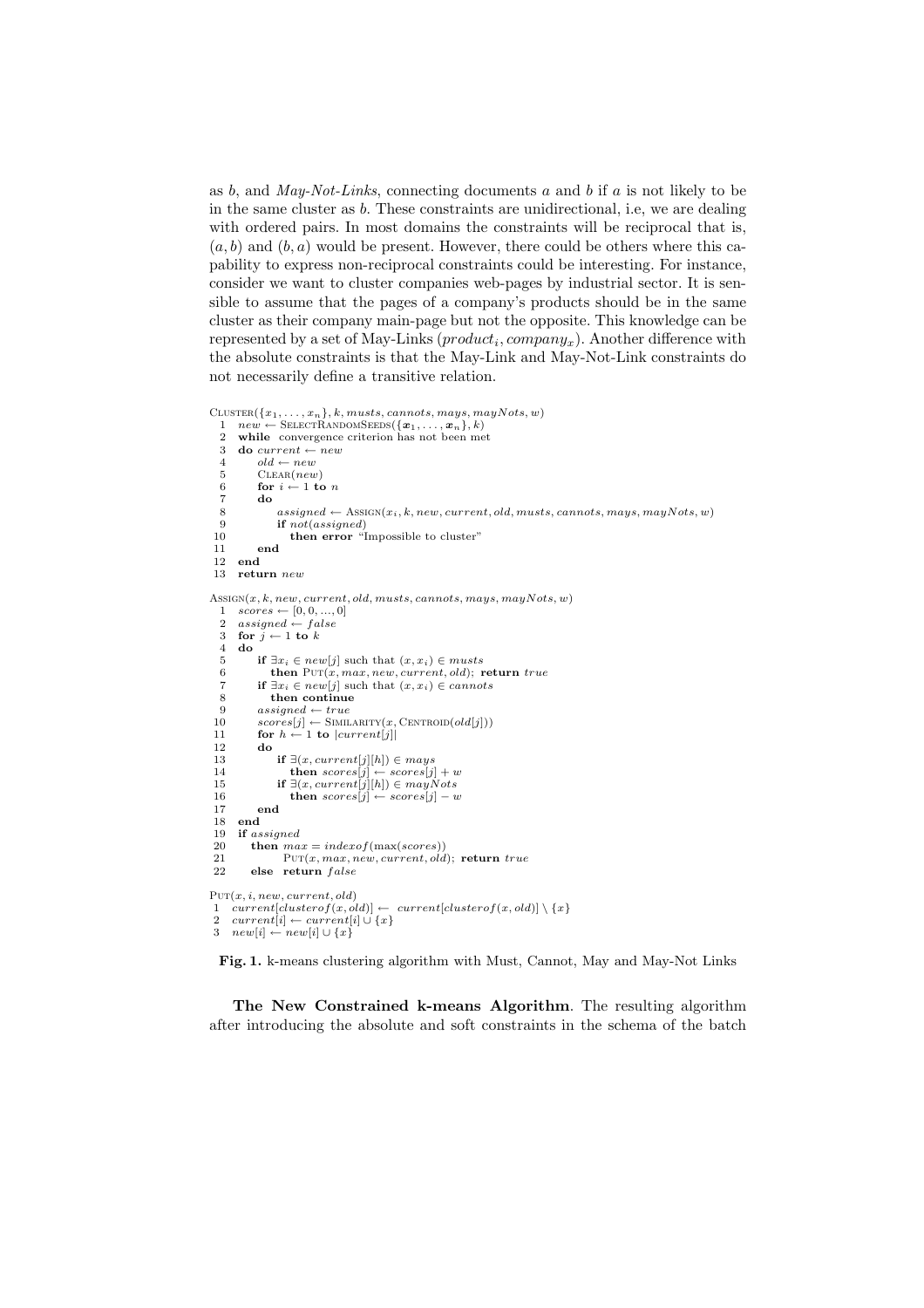k-means is detailed in Fig. 1, extending the implementation of constrained kmeans introduced in [7]. The input data and parameters are:  $\{x_1, \ldots, x_n\}$ , the set of documents in the collection to cluster;  $k$ , the number of clusters that the algorithm will try to find; musts, cannots, mays and mayNots, the background knowledge in form of constraints to be taken into account and  $w$ , the factor of influence of the soft constraints. The constraints musts, cannots, mays and mayNots are represented as sets of ordered pairs (in musts and cannots we will assume that a previous transitive closure has been taken and that, due their reciprocity, if  $(a, b)$  appears,  $(b, a)$  appears as well).

The first step (1) is initialising each cluster with a different document chosen randomly from the set of documents to cluster, as a sort of "iteration -1". Afterwards, and until the algorithm satisfies the convergence criterion (2) a loop is executed, where in each iteration the documents are assigned to a cluster using the function Assign, using the outcome of the previous iteration  $(\text{old})$ , the location of the documents already assigned in this iteration (new) and the previous set of clusters actualised by the changes made in this iteration (current).

Given a document  $x$ , the function ASSIGN determines to which cluster it should be assigned. For each cluster  $j(3)$ , the function tries first to honour the absolute constraints that affect x as in Wagstaff et al.  $[7]$ . That is, if x has a Must-Link with any of the documents already assigned to cluster  $j$  in this iteration  $(5)$ , x is PUT in that cluster and the function returns  $(6)$ . Also, if there is a document with which  $x$  has a Cannot-Link  $(7)$ , the cluster is discarded.

After testing the absolute constraints, the similarity of  $x$  with the centroid of the old cluster is calculated (10). This similarity value  $(scores[j])$  will be modified by the soft constraints  $(13-16)$  affecting x. For each document which has been already assigned to this cluster in this iteration or has not yet been inspected and with which x has a May-Link, the *score* of the cluster j is increased in a certain amount w. If it has a May-Not-Link, the *score* of the cluster  $j$  is decreased in a certain amount  $w$ . This strategy fits well with the mechanism of the kmeans algorithm, which uses information from an iteration (the centroid of the documents) in order to rearrange them in the next. Moreover, along with the nonabsoluteness of the constraints, it lets the sole presence of these constraints affect gradually the clustering process while avoiding the problems exposed earlier. Once those steps have been tried on each cluster, the one with the highest score is chosen as the destination of  $x(20,21)$ . If all the clusters were discarded the appropriate flag is returned (22), aborting the execution of the algorithm.

This new algorithm maintains the good computational behaviour of batch k-means: considering that k is the desired number of clusters,  $i$  the number of iterations,  $c$  is the number of constraints, and  $n$  the number of documents in the collection, our constrained k-means still is  $O(k \times i \times n)$  in time. The searches in the constraint lists are not considered because compared with the document similarity calculation their cost is negligible. The algorithm is  $O(k + n + c)$  in space, although again can be considered  $O(k+n)$  because the space of storing the constrains is much smaller than the space for the documents.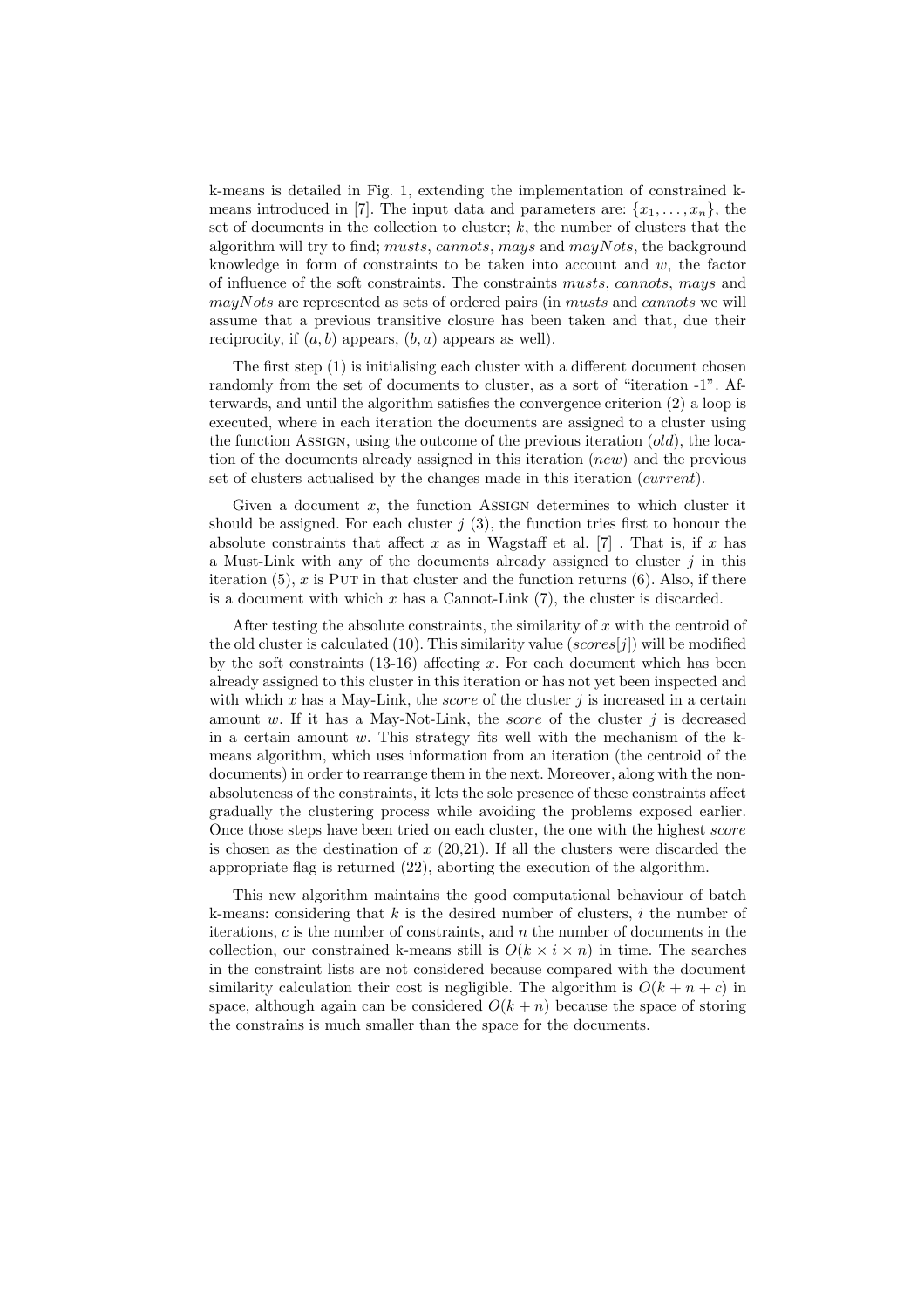#### 3 Experiments and Results

The clustering algorithms try to detect an underlying organisation in the given data. Often, there is an obvious grouping of it, which is easily found by a simple manual examination. In that case, the clustering algorithms will be probably biased to fall in that organisation, which is not very helpful. The task of avoiding this grouping, trying to make the algorithm pay attention to other facts which could lead it to another unknown clustering, is called "Avoiding Bias", which, as well as having its intrinsic interest, will be used here to show the effectiveness of our constrained clustering algorithm. Besides, we also contribute a comparison of the behaviour of the Cannot and May-Not Links in a similar way as in [7].

In our experiments we have used two datasets used by Gondek and Hofmann in [9]: the first one (i) was created from WebKB's Universities dataset, taking only the documents from Cornell, Texas, Washington and Wisconsin universities and dropping those corresponding to "misc", "other" and "department" (1087 documents). The second one (ii) was created from Reuters RCV1 dataset, taking the documents with only one topic and region label and whose topic is MCAT or GCAT and whose region is UK or INDIA (1600 documents). As in [14], we have used as document representation the Mutual Information (MI) between a document and its terms. Cosine distance was used as similarity measure.

To compare the clustering yielded by the algorithm with a certain reference we have used three metrics [15], where higher values mean more similarity: Purity (P), a precision metric which measures how well the clustering results match the manual split in average, Mutual Information (MI), a metric which measures how much information about a clustering is conveyed by another and Rand Index (RI), which measures the ratio of good decisions made by the algorithm.

Experiment 1: Avoiding Bias. In this experiment we have used the datasets defined above in order to address an Avoiding Bias problem. Each document is categorised according to two different criteria, so we will take one of these criteria as the known clustering of the data and we will try to avoid it, using the constrained k-means algorithm that we have introduced. After the algorithm is executed, we will measure the similarity of the final set of clusters with the known clustering and with the other one present in the data.

The constraints set is created with two May-Not-Link constraints for each pair of documents (i.e. both directions) belonging to the same cluster in the clustering we are trying to avoid (which is already known for us). These are the only constraints that are going to be used in the clustering process. Specifically, the Cannot-Link constraints are unsuitable for this task due to their absoluteness.

In order to produce a fair comparison between algorithms, we have set in each run  $k$  to the number of groups of the expected (i.e., non avoided) clustering. To tune w (the weight of the soft constraints) we have used a crossvalidation strategy, which involved testing the possible values in dataset (i) and taking the one with best results ( $w = 0.0025$ ), using that value in the other dataset. Also, the convergence condition is tested comparing the centroids of the present iteration with those of the previous one. The process is stopped as well if a certain number of iterations is exceeded without convergence.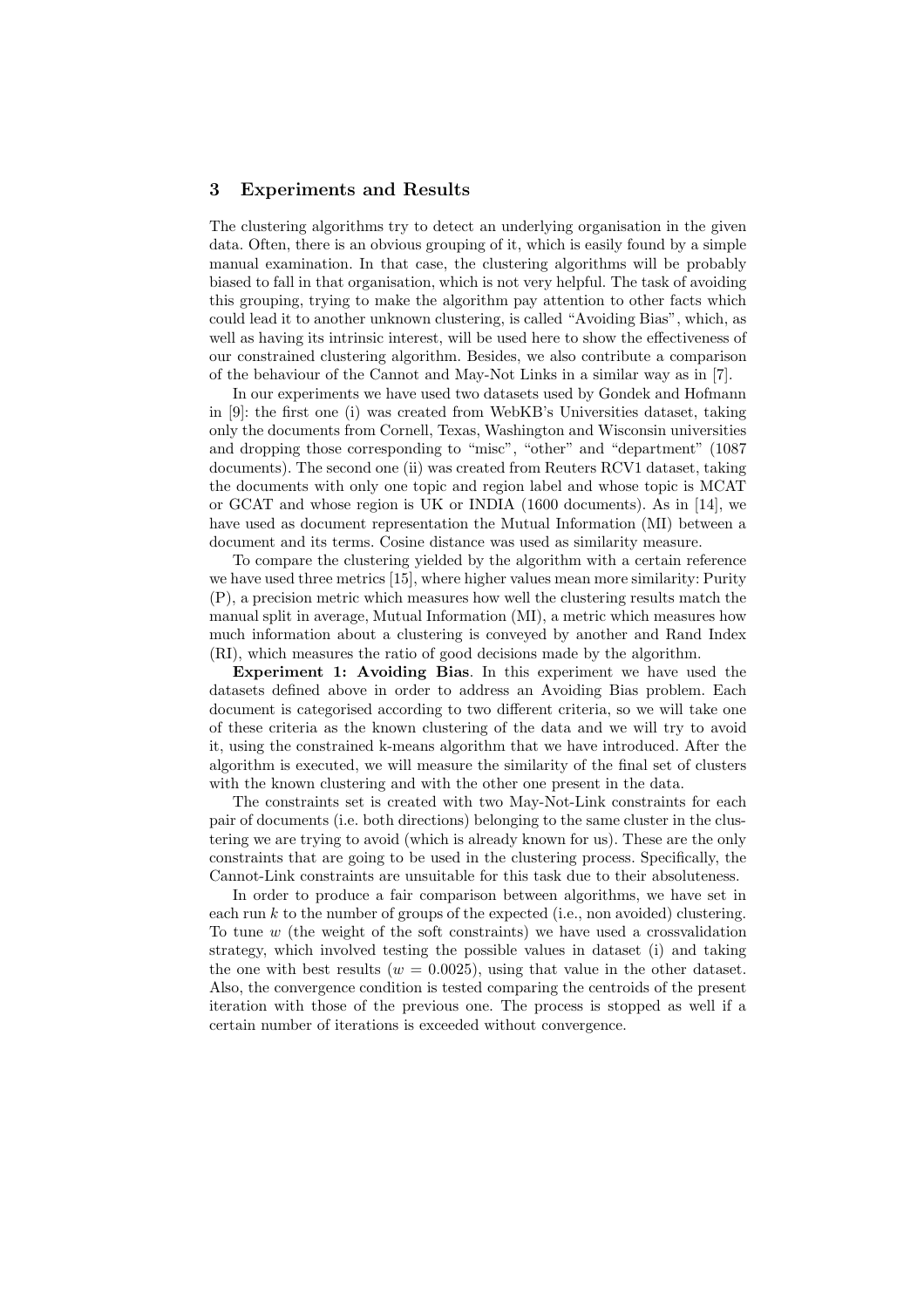| Table 1. Results for the avoiding bias experiment with the defined datasets for batch k-means, the |  |  |
|----------------------------------------------------------------------------------------------------|--|--|
| new constrained k-means working with soft constraints (SCKM) and the CIB based method              |  |  |

| Dataset $(i)$                  | Avoiding Topic $(k=4)$ |                        |         | Avoiding University $(k=5)$ |                         |          |
|--------------------------------|------------------------|------------------------|---------|-----------------------------|-------------------------|----------|
|                                | MI(Topic)              | Mi(Univ.               | '(Univ. | MI(Univ.                    | MI(Topic)               | P(Topic) |
|                                | CIB 0.0067             | 0.0189                 | 0.2917  | 0.0085                      | 0.2342                  | 0.4735   |
| Batch k-means 0.5177           |                        | 0.2111                 | 0.4395  | 0.3217                      | 0.5164                  | 0.6730   |
| SCKM (w=0.0025) 0.0039         |                        | 0.2947                 | 0.5061  | 0.0031                      | 0.4686                  | 0.6431   |
|                                |                        |                        |         |                             |                         |          |
|                                |                        |                        |         |                             |                         |          |
| Dataset $(iii)$                |                        | Avoiding Topic $(k=2)$ |         |                             | Avoiding Region $(k=2)$ |          |
|                                |                        | MI(Topic) MI(Region)   |         | $P(Region)$ MI(Region)      | MI(Topic)               | P(Topic) |
|                                | CIB 0.0015             | 0.0107                 | 0.5516  | 0.0001                      | 0.8548                  | 0.9781   |
| Batch k-means $ 0.0073\rangle$ |                        | 0.0814                 | 0.8253  | 0.0965                      | 0.0081                  | 0.9838   |

In Table 1 we show the results achieved by CIB, our algorithm and a batch k-means in this experiment. As in the last two algorithms the outcome of the clustering process is very dependant on the initial seeds the results shown are the average of 10 random seed initialisations. In each of these initialisations we have as well randomised the order in which the documents were inspected.

As a previous note we should stress how the MI values of the runs of the batch k-means in the datasets show unequivocally the tendency of that algorithm to one of the possible clusterings of the data, showing a real-world example where having a way to avoid that bias could come in handy.

With the trained  $w$  our algorithm performed really well, achieving the two aims of the Avoiding Bias task. Firstly, we have been able to avoid the known organisation of the data, which is visible in the considerable decrease of the values of MI for the known clustering of our algorithm and batch k-means. Secondly, the outcome of our clustering algorithm resembles more the not known organisation of the data than the known one, which can be confirmed comparing the MI for the known and unknown clustering. Moreover, in all cases the quality of the clustering (the purity for the not known clusterisation) is still high.

Comparing with the results of Gondek and Hoffman (CIB), our algorithm achieves in almost all cases noticeable increases in the similarity to the unknown clustering than their approach, with also more quality. The only exception happens in dataset (ii) when trying to avoid the "Region" criterion. This can attributed to the special nature of this dataset, which is extremely unbalanced. Nevertheless, we must stress that even in this extreme case the algorithm is able to fulfil the two aims previously pointed out.

Experiment 2: Incremental Behaviour. We have used dataset (i) to compare the behaviour of the soft and absolute negative constraints as their number is increased. Now we are not trying to avoid any clustering, but to achieve the maximum similarity (measured with RI) with the ground truth (the University criterion). The constraints were defined over nine tenths of the documents, taking randomly pairs of documents belonging to different clusters. We used this crossvalidation strategy, similar to the one used in [7], to see the direct influence of the constraints on the whole collection and the indirect influence over the non constrained documents. The results showed that, although with few constraints (< 2000) the behaviour of absolute and soft constraints is similar,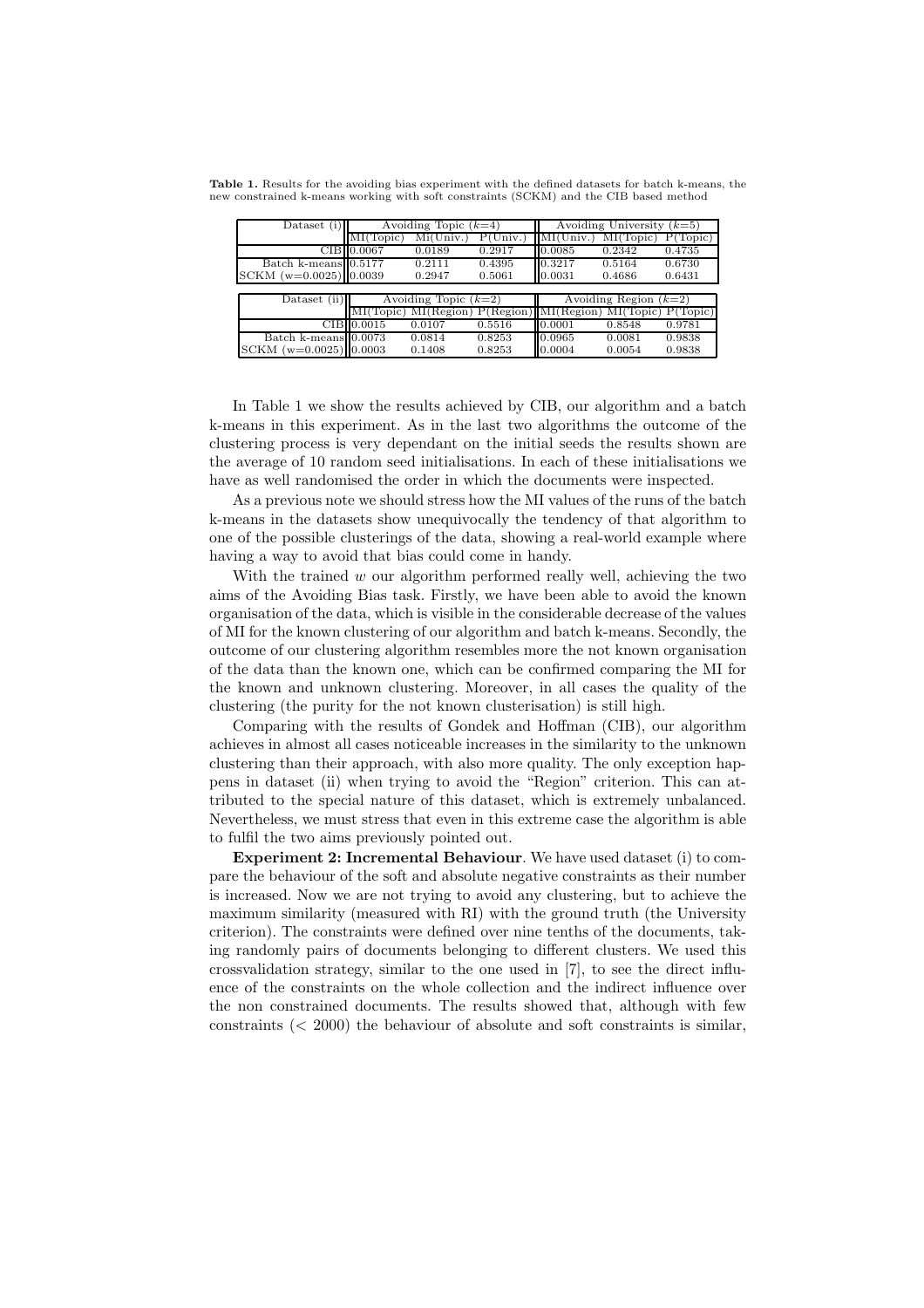improving slighty the results of batch k-means, increasing the number of absolute constraints entails a decrease of the effectiveness, well below batch k-means, a situation which does not arise with the soft constraints, which experiment a linear improvement with the number of constraints. So it has been demonstrated that in this kind of problems the soft constraints outperform the absolute constraints, which are not adequate when working with more than a few constraints.

## 4 Related Work

The way in which the soft constraints are introduced in our algorithm is similar to the one presented in [4] by Yang and Callan. However, they use the constraints in an algorithm specially tailored for the task of near duplicate detection. Also the algorithm only used the Must, Cannot and "Family" (similar to May) rules and they are only bidirectional. Another key difference is that their algorithm does not take advantage of the information from the previous iteration.

Also in the field of IR Ji et al. presented in [5] a semi-supervised clustering method based on spectral clustering that is very effective, but only allows the inclusion of background knowledge through soft pairwise relations of membership to the same cluster. The method is quite time consuming, as it implies the calculus of the eigenvectors of the document matrix. In [8] Klein et al. present a constrained hierarchical clustering including Must and Cannot Links. The algorithm has the problem of the computational cost of the hierarchical methods but it outperforms the Wagstaff et al. method in terms of effectiveness. However, they only evaluated it in synthetic and very small non-textual collections.

Several papers were presented recently in DM forums; one of them was the mentioned seminal paper in finding alternative clustering presented by Gondek and Hofmann [9]. They introduce an approach that uses the Conditional Information Bottleneck theory using a dual objective function searching for both alternative and good clustering. One problem of this technique is that it requires a joint distribution information for each variable and that is not always available. In [10] Bae and Bailey presented a constrained clustering method, enabling the Cannot-Link rules, based on a average-link algorithm. Although it outperformed CIB, the algorithm complexity makes it inefficient for large collections.

Some papers approach the inclusion of the constraints through the learning of distance functions [16], such as Davidson and Qi [11], which uses Must-Link and Cannot-Link knowledge but implies the use of Singular Value Decomposition (SVD), or Cui et al. [12], an approach to produce multiple orthogonal clustering views using Principal Component Analysis (PCA).

#### 5 Conclusions

In this paper we have presented a general algorithm for constrained clustering extending the well-known constrained k-means [7] with soft-constraints. With this inclusion we still have a clustering algorithm with performance and able to work with large text collections. The new soft-constraints allow tackling the task